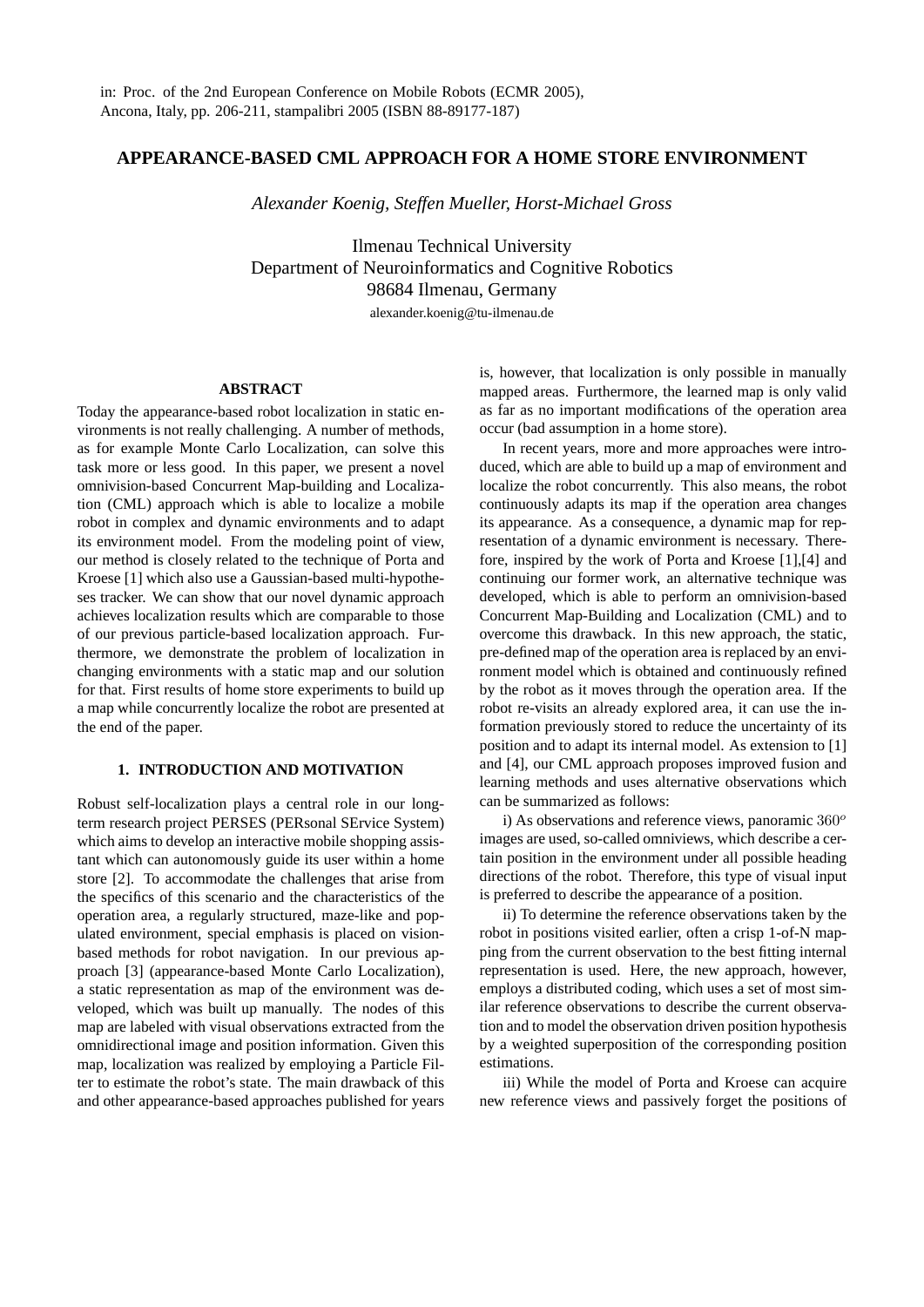

**Fig. 1**. General idea of our Concurrent Map-building and Localization (CML) approach from the modeling point of view closely related to [1],[4]. In both approaches, Mixtures of Gaussians (MoG) are used to represent both the belief of the robot's state  $\mathbf{x}_t = (x_t, y_t, \phi_t)^T$  in the environment (left) and the environment model (right).

irrelevant ones to deal with dynamic effects, this new approach is in addition able to actively delete those views no more relevant for the environment model, e.g. due to permanent appearance changes at certain positions in the environment. This active forgetting is of central importance to keep the number of reference views under control.

The remainder of the paper is organized as follows: In section 2 the original CML and alternative or improved aspects of our omniview-based CML approach are explained. Section 2.4 describes the feature extraction from the omnicamera. Section 3 demonstrates CML's capability to localize the robot and to build up and adapt correct maps of the operation area. Localization results achieved with our static MCL [3] approach and this CML technique are discussed comparatively. At the end, the results are summarized and an outlook is given.

## **2. BASIC IDEA OF THE LOCALIZATION APPROACH**

The basic CML approach of Porta and Kroese proposed recently [1],[4] is a promising technique to simultaneously build up an appearance-map of the environment and to use this map, still under construction, to improve the localization of the robot. In contrast to our previous MCL approach based on particle filters [3], the robot's state  $x_t$  is represented by a Mixture of Gaussians (MoG) (see Fig. 1, left). In general, a mixture  $X_t = \{(\mu_t^i, \mathbf{C}_t^i, w_t^i)|i \in [1, N]\}$  is a set of partial hypotheses in form of single Gaussians with center  $\mu_t^i$  and covariance matrix  $\mathbf{C}_t^i$ . Here, the weights  $w_t^i$  $(0 < w_t^i \leq 1)$  provide information on the certainty of the partial hypotheses. With that, the Belief of a robot's state is



**Fig. 2**. Advanced fusion of several state hypotheses: state hypothesis generated by the last estimation and moved according to the motion data and the motion model (top, a-c), new observationbased state hypothesis from environment model (middle, d-e), and additional state hypotheses suggested by other position estimators (bottom) can be superimposed and merged to a new distribution coding the current state hypothesis (right). Mathematical details of this weighted merging are given in the text.

described as

$$
p(\mathbf{x}_t) = p(\mathbf{x}_t | \mathbf{x}_{t-1}, \mathbf{u}_t, \mathbf{y}_t) = \sum_{i=1}^N w_t^i \phi(x | \mu_t^i, \mathbf{C}_t^i)
$$
 (1)

with  $x_{t-1}$  as last state,  $u_t$  as motion information, and  $y_t$ as current observation. The current localization hypothesis  $p(\mathbf{x}_t)$  is generated by a fusion of several state hypotheses coded as MoG. Given the last state hypothesis  $p(\mathbf{x}_{t-1})$ , the propagation of the motion data  $\mathbf{u}_t$  by the motion model leads to a first hypothesis  $p(\mathbf{x}_t|\mathbf{u}_t, \mathbf{x}_{t-1}) = p(\mathbf{x}_t|\mathbf{u}_t)$  for the new state. In the following, this hypothesis has to be fused with another hypothesis,  $p(\mathbf{x}_t|\mathbf{y}_t)$  which results from the environment model using the current observation  $y_t$  (or other state hypotheses from other source of information  $p(\mathbf{x}_t | \dots)$ , see Fig. 1 and 2 middle). This requires an advanced fusion scheme in order to allow a weighted superposition of several information sources with different meaning, considering such aspect like reliability or stability of the hypotheses.

#### **2.1. Generalized Scheme for Fusion of State Hypotheses**

To fuse the two hypotheses generated by the motion model and the environment model (see Fig. 2, components a-e in the middle part), at first corresponding Gaussians in both hypotheses  $a \in p(\mathbf{x}_t | \mathbf{u}_t)$  and  $b \in p(\mathbf{x}_t | \mathbf{y}_t)$  representing similar positions are determined. As proposed by [4], this is done by a simple criterion based on the Mahalanobis dis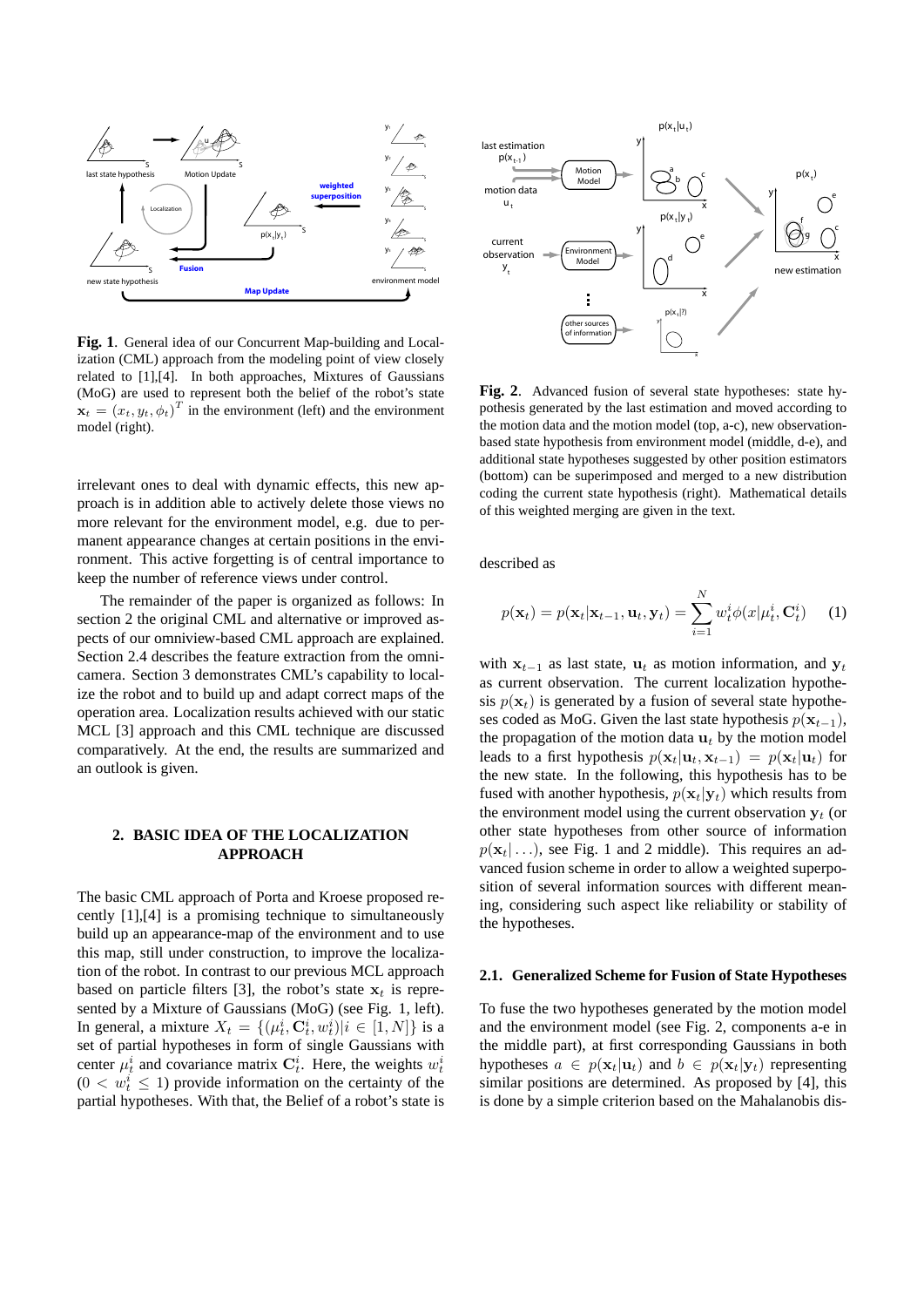tance in *State Space*:

$$
D(a,b) = \begin{cases} 1 & \text{: } (\mu_a - \mu_b) \left( \mathbf{C}_a + \mathbf{C}_b \right)^{-1} (\mu_a - \mu_b) < \gamma \\ 0 & \text{: } else \end{cases} \tag{2}
$$

If  $D(a, b) = 1$ , the two corresponding Gaussians are merged by Covariance Intersection. The objective of this fusion is to minimize the variance of the resulting distribution. Therefore, the resulting Gaussian gets the following parameters:

$$
\mathbf{C}^{i} = ((1 - \alpha) \mathbf{C}_{a}^{-1} + \alpha \mathbf{C}_{b}^{-1})^{-1}
$$
 (3)

$$
\mu = \mathbf{C}^i \left[ (1 - \alpha) \mathbf{C}_a^{-1} \mu_a + \alpha \mathbf{C}_b^{-1} \mu_b \right] \tag{4}
$$

The control parameter  $\alpha$  determines which Gaussian dominates the merging result. Alternative to [4], we take the weights  $w_a$  and  $w_b$  of both Gaussians into account to realize a weighted fusion:

$$
\alpha = \frac{w_b \, det(\mathbf{C}_a)}{w_b \, det(\mathbf{C}_a) + w_a \, det(\mathbf{C}_b)}
$$
(5)

To determine the new weights  $w^i$  of the resulting Gaussians, a little bit effort is needed because one component can have more than one corresponding counterpart (e.g. component d in Fig. 2). For this purpose, for each Gaussian first the weights of all corresponding Gaussians within the allowed neighborhood (i.e., all components with  $D(a, b) = 1$ ) are determined:

$$
\hat{w}_a = \sum_{j|D(a,j)=1} w_{p(\mathbf{x}|\mathbf{y})}^j \tag{6}
$$

$$
\hat{w}_b = \sum_{j|D(j,b)=1} w_{p(\mathbf{x}|\mathbf{u})}^j \tag{7}
$$

With that, the weight  $w^i$  of the Gaussianis given by

$$
w^{i} = w_{a} \frac{w_{b}}{\hat{w}_{a}} + w_{b} \frac{w_{a}}{\hat{w}_{b}}
$$
 (8)

Gaussians in  $p(\mathbf{x}_t|\mathbf{y}_t)$  and  $p(\mathbf{x}_t|\mathbf{u}_t)$  without a counterpart in the other distribution (see Fig. 2, components c and e) are simply copied into the resulting MoG. This way, also completely new hypotheses can be integrated. During the final normalization of the resulting MoG, the weights of all unsupported components will be passively decreased. This way, their certainty is continuously reduced, and after a number of update cycles they can be deleted. To simplify the resulting MoG, overlapping adjacent Gaussians are merged to a single Gaussian.

Afterwards, the resulting MoG coding the new state hypothesis  $p(\mathbf{x}_t)$  (see Fig. 1, bottom left or Fig. 2, right) is used for updating the environment model. Only unimodal hypotheses are employed for this update step, otherwise the reconstruction of states between two consecutive unimodal hypotheses takes place according to [4]. Experiments showed

that this update must be delayed to avoid a positive feedback between state estimation and environment model and vice versa. For example, the changed  $p(\mathbf{x}_t|\mathbf{y}_t)$  would directly influence  $p(\mathbf{x}_t)$  after a short time, thereto, observation-state estimation pairs  $(\mathbf{y}_t, p(\mathbf{x}_t))$  are stored in a short queue which is also used to buffer the time-consuming update operations of the environment model.

#### **2.2. Improved Environment Model**

The purpose of our improved environment model  $U$  is to allow an estimation of the current state  $x_t$  under the condition of the current observation  $y_t$  in a dynamic operation area with appearance variations. In our case,  $y_t$  represents the omnidirectional view in form of a describing feature vector (see 2.4). The whole *Observation Space* O is represented by a variable set of reference views  $y_i$ . To each  $y_i$  a learned  $Mod X_i$  in the *State Space* is assigned.

$$
U = \{ (\mathbf{y}_i, X_i), \ i = 1, \dots, R \}
$$
 (9)

Each  $X_i$  is coding all those positions in the operation area the respective observation was captured before.

$$
X_i = \{(w_{ij}, \eta_{ij}, \mu_{ij}, \mathbf{C}_{ij}) | j = 1, ..., M_i\}
$$
 (10)

Every component j in  $X_i$  has a weight  $w_{ij} > 0$  describing its relevance all over the model and for the fusion operation.

In extension to [4], we explicitly want to consider and model appearance variations and fluctuations occurring at identical positions within the environment. Therefore, we had to introduce another control parameter  $\eta_{ij}$  that counts the number of observations covered by a single Gaussian  $j$ in  $X_i$ .

Given the current observation  $y_t$ , the localization hypothesis  $p(\mathbf{x}_t|\mathbf{y}_t)$  can be simply generated by finding the most similar reference-view  $y_i$  in the model U, as proposed by [4]. However, to achieve a smoother approximation of the hypothesis  $p(\mathbf{x}_t|\mathbf{y}_t)$ , in our approach we realize a weighted superposition of several position hypotheses. To be precise, we superimpose the position hypotheses  $X_i$  of all that reference views  $y_i$  which are similar to the current observation  $y_t$  to minimum degree. As illustrated in Fig. 3top left, only those reference-views are considered in this superposition whose distance to the current observation is lower than the limit distance  $E^{max}$ . Therefore, a similarity measure  $S(\mathbf{y}_t, \mathbf{y}_i)$  was introduced which is 1.0 for a perfect matching and continuously decreases to zero up to the  $E^{max}$ . The final state hypothesis  $p(\mathbf{x}_t|\mathbf{y}_t)$  is computed as weighted sum over all  $X_i$  whereas the individual weights  $w_{ij}$  of the Gaussians are multiplied by the similarity values  $S(\mathbf{y}_t, \mathbf{y}_i)$  of the respective reference views.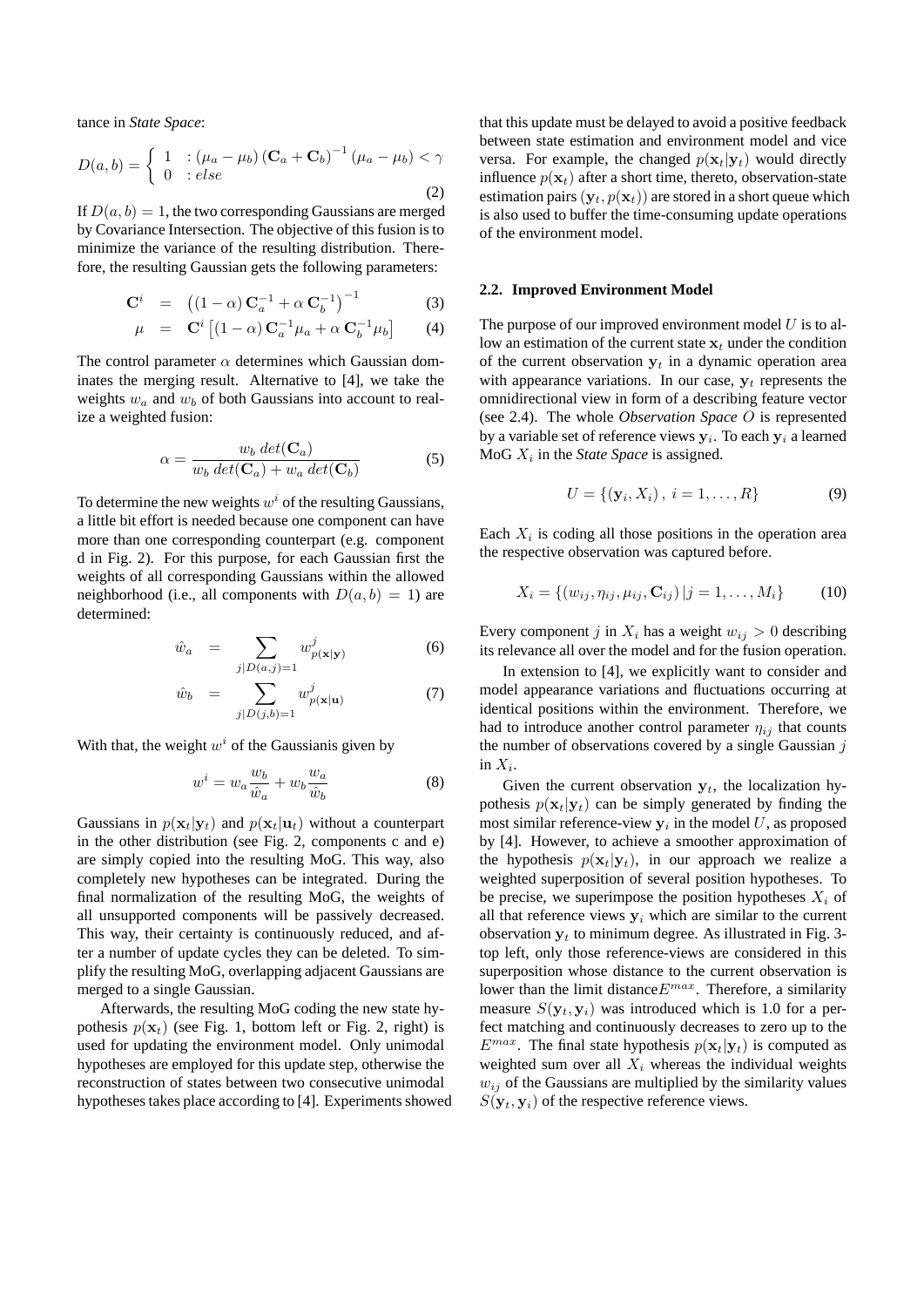

**Fig. 3**. Schematic illustration of the weight updating in the Environment Model in three phases: (**Phase 1**) given are the old model and the new observation  $y_t$  to be inserted (top left) and its current position estimation  $p(\mathbf{x}_t)$  (bottom right); (**Phase 2**) at first, similarities between the Gaussians in  $X_i$  and  $p(\mathbf{x}_t)$  are determined; (**Phase 3**) the similarity of observation  $y_t$  and known reference views  $y_i$  decides in what way the certainty weights  $w_{ij}$  of the Gaussians have to be adapted.

#### **2.3. Updating the Environment Model**

While using the model for generation of state hypotheses, new observations are made that must be integrated. In the simplest case, the model is only updated by pairs of observation  $y_t$  and unimodal state distribution  $p(x_t)$ , i.e. a single Gaussian  $\phi(\mathbf{x}|\mu_t, \mathbf{C}_t)$ . A dynamic environment and the arising stability requirements, however, need a more complex update regime that has to take into consideration the following premises: i) one observation should only be generated by one position in the area and ii) each position does only show one appearance at a time. Therefore, the update of the environment model is typically carried out in three phases.

*1) Insertion of a new reference view:* If the feature distance between the current observation and all learned reference views is larger than the limit distance  $E^{min}$ , the current observation  $y_t$  has to be stored as a new reference view  $\mathbf{y}_n$ .

*2) Update of the Mixtures of Gaussians:* A new Gaussian representing the current state hypothesis  $p(\mathbf{x}_t)$  is added to the already existing Gaussian Mixtures  $X_i$  using the similarity values  $S(\mathbf{y}_t, \mathbf{y}_i)$  mentioned above as gain control. The basic idea behind this update step is as follows: since each  $X_i$  is the result of all former observations, a balanced insertion of new Gaussians has to be realized. Therefore, if

a new component k has to be inserted into  $X_i$ , the  $\eta_{ij}$  of the already existing components need to be taken into account. The resulting new Gaussian  $k$  approximates the sum of the two density functions  $X_i$  and  $p(x_t)$  weighted by  $\eta_{ij}$ . Because  $\eta_{ik}$  is increased for each fitting component, the influence of a single update step decreases with time, and the MoG stabilizes gradually.

*3) Adaptation of the Gaussian's weights:* Now, the certainty weights  $w_{ij}$  of the Gaussians are updated according to the premises introduced above. For this, first the feature similarities  $S(\mathbf{y}_t, \mathbf{y}_i)$  in the *Observation Space O* are determined (see Fig. 3 - top left). Furthermore, the similarity of each Gaussian  $j$  in  $X_i$  to the single Gaussian describing the unimodal current state  $p(\mathbf{x}_t)$  is determined by means of the Mahalanobis distance (see Fig. 3 bottom left).

Now, the weights  $w_{ij}$  of every Gaussian j in each  $X_i$ are adapted, if one of the following conditions is fulfilled:

- 1. Weight increasing: If  $y_t$  equals  $y_i$  and the current position estimation  $p(\mathbf{x}_t)$  resembles the Gaussian j then the weight  $w_{ij}$  of this Gaussian is increased (see Fig. 3, top right - left Gaussian in  $X_1$ ).
- 2. *Passive forgetting:* If  $y_t$  is matching reference observation  $y_i$  but the considered Gaussian j of  $X_i$  does not match to  $p(\mathbf{x}_t)$ , then the weight of the respective Gaussian has to be decreased (see Fig. 3, top right right Gaussians in  $X_1$  and  $X_2$ ).
- 3. Active forgetting: If reference observation  $y_i$  doesn't match  $y_t$  but has a component at the same  $(x, y)$ position as  $p(\mathbf{x}_t)$  then the respective weight  $w_{ij}$  has to be decreased too, to gradually forget former observations at this position, which will not appear again (see Fig. 3, top right - left Gaussian in  $X_3$ ).

After updating, Gaussians with too low weights are removed in  $X_i$  and, as consequence of this, all reference views with empty  $X_i$  are deleted. This way, the last update rule realizes a limited number of Gaussians in a restricted local area. Moreover, it guarantees, that old, irrelevant observations at those positions with variable appearances can be replaced by new ones. By means of this forgetting, the complexity of the algorithm, which is determined by the number of reference views, is linear in the area the robot is operating in. If a former observation, however, should appear again at the same position, it can be inserted as a new observation into the environment model again.

#### **2.4. Extraction of Omni-Features**

To allow a comparison of images, besides the image representation y, a similarity-function  $S(y_1, y_2)$  must be given. This quantifies the differences between the two images  $y_1$ and  $y_2$ . So, similar omniviews should result in a S-value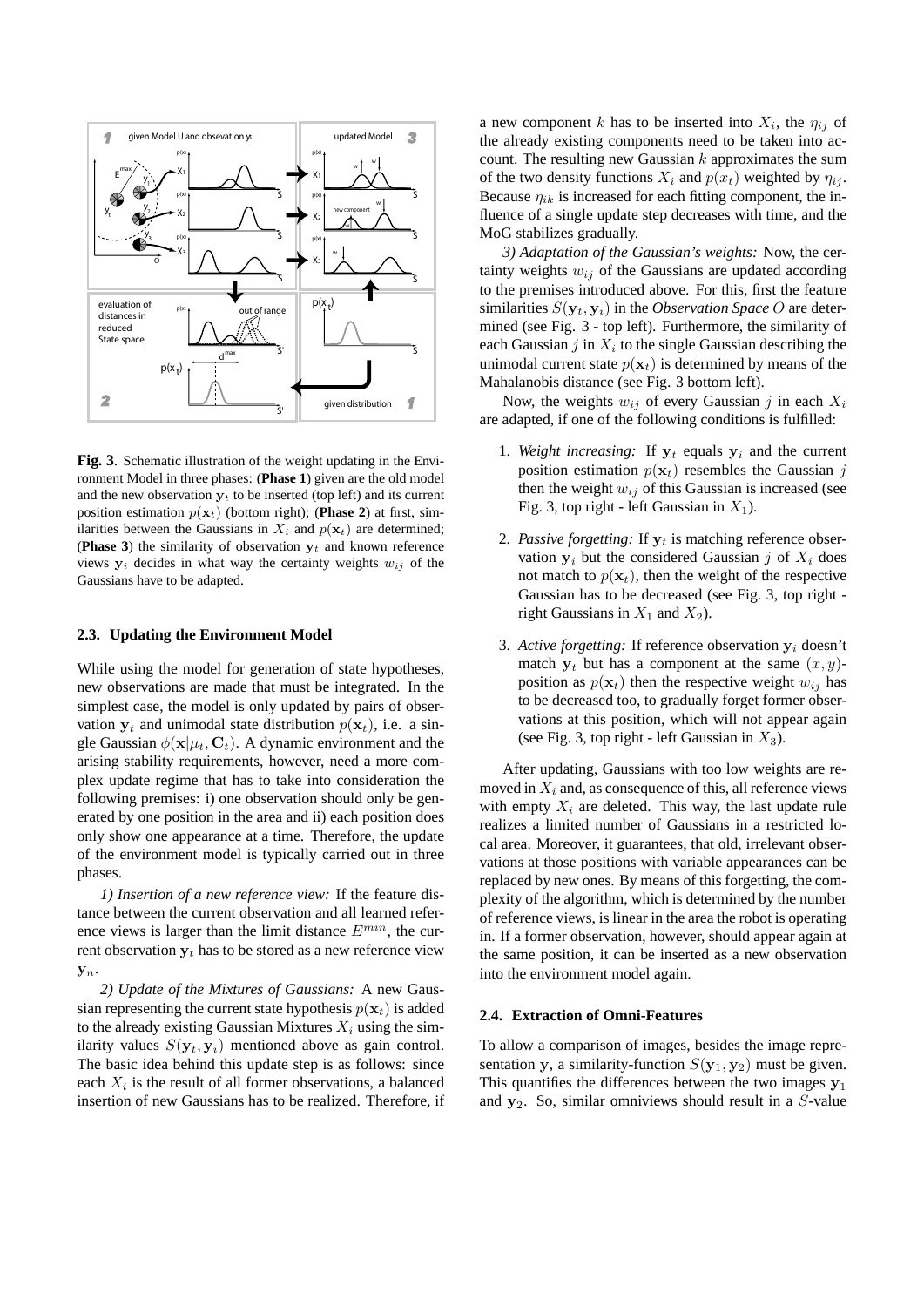near one, while differing views deliver low similarities. For robust and exact localization, there are different aspects, which characterize a good feature representation and similarity-function. Another important aspect is, that the CML approach for the activation of the position hypotheses uses a rotation invariant comparison of images (see below), but for the estimation of the robot's orientation the rotation angle between the current observation and the respective reference observation is required.

For the last point, according to our former MCL approach [3] a RGB-based representation of the omniview was used to get comparable experimental results between CML and MCL localization. Therefore, by means of subdividing the omnidirectional image into radial segments (usually 36 sections), the mean RGB-value of pixels inside each segment is used as a set of features (see [2]). Given these features, two views can be directly compared by using the sum of absolute differences of intensities in each segment and each channel as an similarity-value. To determine a rotation invariant similarity all possible orientations have to be considered, and the maximum similarity is used. This operation is needed to find similar observations in the map. The other important part is the compution of the rotation angle between two images which is determined by a cross correlation. To compute this more efficiently, the operation is done in the frequency domain. This operation is required to correct the orientation component of participating distributions while extracting the hypothesis  $p(\mathbf{x}|\mathbf{y})$ .

In the next section, our CML approach will be investigated in several localization experiments. At first, the general capability to globally localize the robot has to be shown. After that, the CML localization approach is examined in view of adapting/non-adapting the map under varying appearance of the environment (dynamic changes). Finally, a map will be built up without any kind of position reference information i.e. the map building starts with an empty map.

## **3. OPERATION AREA AND EXPERIMENTS**

In our test environment, a typical home store, many dynamic effects occur. All data for the analysis were recorded in the home store under realistic conditions, i.e. customer and employees walked through the operation area, good shelves were rearranged, and other dynamic changes (illumination, ...) happened.The data contain the images and motion commands the robot has obtained while it moved through the home store. The main part of the data was used to build up both a CML and MCL map and the remainder to carry out the localization experiments. To increase the dynamic effects, two data sets with a time difference of four weeks were recorded, which were used for the second experiment. Each data set contains more than 100,000 images and odometric data. For this, the robot was moved about 2,000 meters through the operation area by joysticking. The maps have a size of 50 x 80 meters. The driven test routes typically have a length of about 300 meters.



**Fig. 4**. Experimental results for the CML and MCL localization approaches in a static environment illustrated as histogram of errors. The histogram gives a more precise impression of the error distribution than absolute values  $\mu$  and  $\sigma$ . A stronger concentration on the left side means more small errors, therefore a smaller average error  $\mu$ . In contrast, plots stretching out to the right contain more high errors, which corresponds to a higher average position error. Both localization algorithms achieve a comparable accuracy in a static environments.

The first experiment was carried out to determine the capability of CML approach to track the robot in a static environment. At the beginning, the robot's state was initialized at a known position, but with uncertainty. More than 3,000 state estimations were made by the localization approach along the test routes. Based on this, the mean localization error  $\mu(e)$ , the variance of the error  $\sigma(e)$  and the maximum error were computed. In Figure 4 the results for the CML and our previous localization method [3], the omnivisionbased Monte Carlo Localization, are shown. The mean localization error for the MCL approach is 38cm. The accuracy for CML is at an average of 29cm. It can be seen that both localization methods produce a satisfying position estimation on a static "perfect" map, this means, the maps were built up off-line with "perfect" corrected odometric data. Despite the different coding principle, the new MoG-based approach presented here, shows a similar accuracy as the particle-based algorithm (MCL). But, the computation time for a estimation step is clearly higher than a step of a particle-based approach. With some practical improvements (using only local parts of environment map), an estimation step needs about 1 second on a 2GHz CPU.

The next experiment was executed to show, that dynamic environments require a dynamic map, i.e. a map which can be adapted. At first, the "old" predefined map based on the first experiment was used to localize the robot on data recorded four weeks later. During this time, many locations in the home store were rearranged which caused an higher localization error (see Fig. 5). Here, the average error was 111cm. After that, the capability of the CML algorithm to adapt the learned map was activated. Now, the